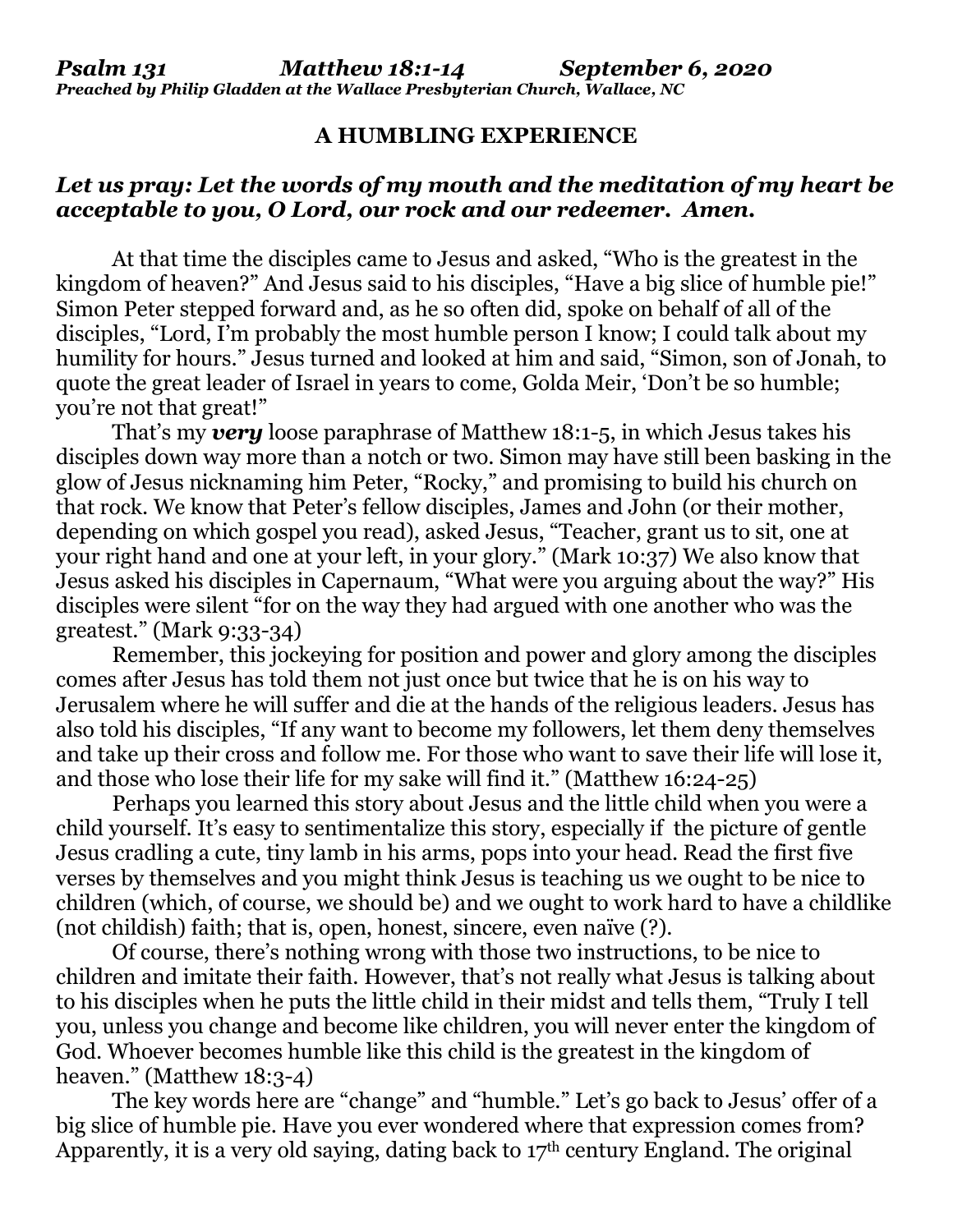spelling was "umble," minus the "h," which came from the word "umbles." "Umbles" refer to the insides of animals that most of us would rather not eat – intestines, heart, liver, and the like. The wealthy people ate the best parts of the animals. The poor and lowly had to eat the parts that were thrown away, the "umbles," the humble pie. In time, "eating humble pie" came to mean being in a lowly or servant state.<sup>1</sup>

When I shared that information with folks in the Wednesday morning Bible study, one person said, "Ooh, I don't think I want to eat any of that." Exactly! We don't want to eat humble pie, either literally or figuratively. From a literal point of view, it sounds unappetizing and undesirable. In a figurative sense, it crashes up against what seems to be our natural inclination to puff ourselves up, to jockey for position, or look out for #1. At the very least, changing and becoming humble means we have to stop comparing ourselves to other people, since we inevitably end up thinking something like, "Well, I may not be perfect, but at least I'm not like that person!"

Doesn't that sound a lot like the story Jesus told about the Pharisee and the tax collector praying in the temple? The tax collector thanked God he wasn't like other people (even the tax collector there with him) and then listed the good things he did – fasting twice a week and tithing. Meanwhile, the tax collector bowed his head, beat his breast, and confessed, "God, be merciful to me, a sinner!" In a surprising twist, Jesus told his listeners that the tax collector is the man who went home in a right relationship with God, and reminded them, "for all who exalt themselves will be humbled, but all who humble themselves will be exalted." (Luke 18:9-14)

Interesting little word, this word "humble." It comes from the Latin word *humus* which means "ground, earth." That reminds us God's words to Adam (whose name, by the way, means "from the ground") after the man was banished from the Garden of Eden: "By the sweat of your face you shall eat bread until you return to the ground, for out of it you were taken; you are dust, and to dust you shall return." (Genesis 3:19) What a sobering moment it is, when we gather at a graveside and I say those words of committal, "earth to earth, ashes to ashes, dust to dust." It's a stark reminder that is summed up in a sign I saw hanging on the wall at the Little Chapel on the Boardwalk (Presbyterian Church) in Wrightsville Beach, that said, "Yes, there is a God. It is not you."

It must have been a humbling experience for the disciples to have Jesus answer their question about greatness and positions of power with instructions about changing their whole perspective on how life operates and then following through on it. Jesus' answer to "become humble" is right in line with so much of what he says about being part of God's kingdom: the greatest among you must become servant of all; the last will be first and the first will be last; I came not to be served, but to serve; the exalted shall be humbled and the humbled shall be exalted. That's the way life is in God's kingdom, Jesus said, and he put a little child in their midst as a flesh-and-blood visual aid.

It's not that children weren't loved by their families in 1<sup>st</sup> century A.D. Palestine, but their status was very different from our children today. Children were way at the bottom of the hierarchy. They were vulnerable. They were helpless. They were completely dependent. And that's exactly how we are supposed to see ourselves in relation to God. That's what it means to "become like children and be humble like a child" in the kingdom of heaven.